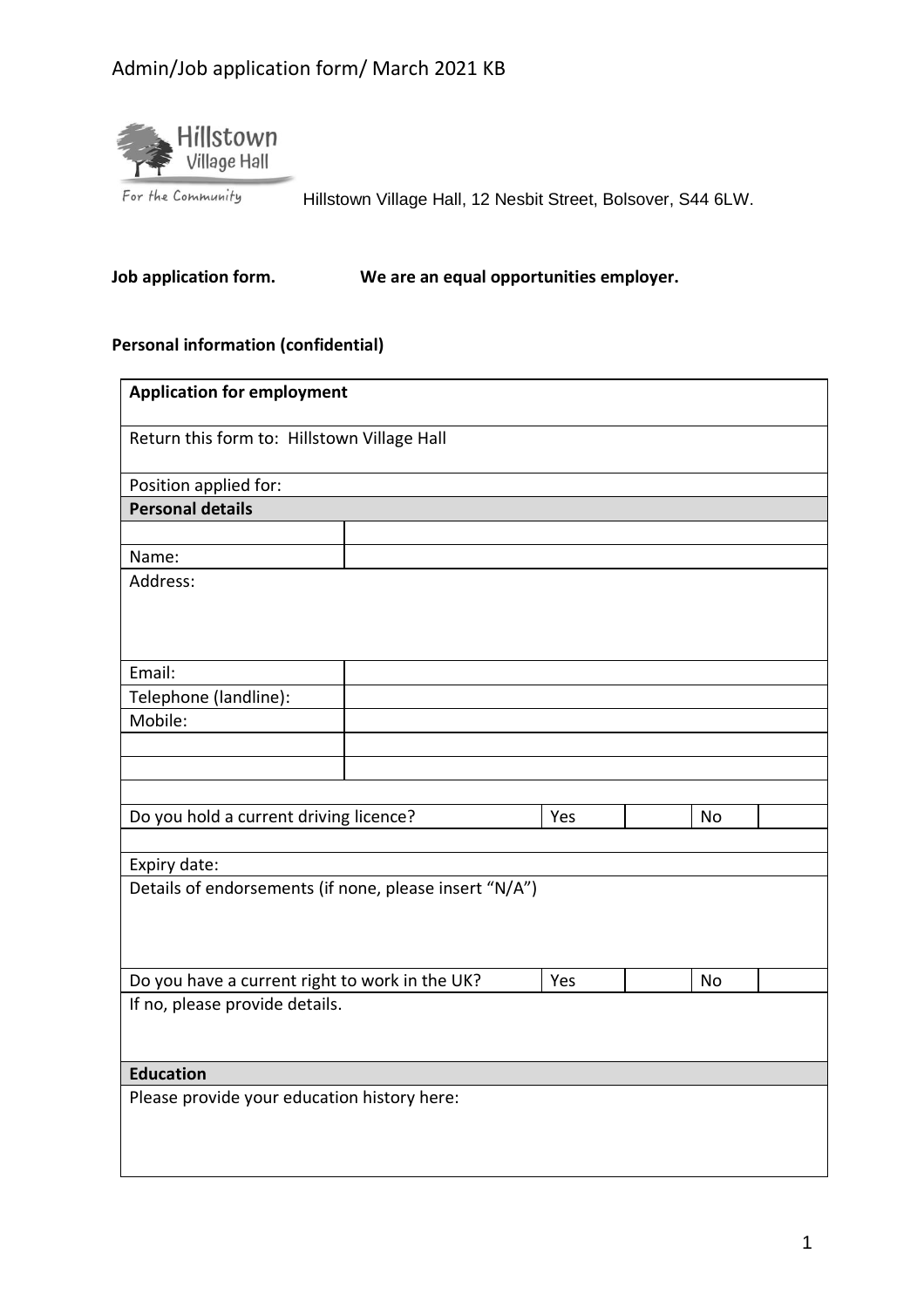# Admin/Job application form/ March 2021 KB

| Schools/Colleges/University<br>Qualification gained                                                                |                                                                                  |                       |  |  |
|--------------------------------------------------------------------------------------------------------------------|----------------------------------------------------------------------------------|-----------------------|--|--|
|                                                                                                                    |                                                                                  |                       |  |  |
|                                                                                                                    |                                                                                  |                       |  |  |
|                                                                                                                    |                                                                                  |                       |  |  |
|                                                                                                                    |                                                                                  |                       |  |  |
| <b>Employment history</b>                                                                                          |                                                                                  |                       |  |  |
| Name and address of                                                                                                | Job title and main duties                                                        | Date of departure and |  |  |
| employer(s)                                                                                                        |                                                                                  | reason for leaving    |  |  |
|                                                                                                                    |                                                                                  |                       |  |  |
|                                                                                                                    |                                                                                  |                       |  |  |
|                                                                                                                    |                                                                                  |                       |  |  |
|                                                                                                                    |                                                                                  |                       |  |  |
|                                                                                                                    |                                                                                  |                       |  |  |
|                                                                                                                    |                                                                                  |                       |  |  |
|                                                                                                                    |                                                                                  |                       |  |  |
|                                                                                                                    |                                                                                  |                       |  |  |
|                                                                                                                    |                                                                                  |                       |  |  |
|                                                                                                                    |                                                                                  |                       |  |  |
|                                                                                                                    |                                                                                  |                       |  |  |
|                                                                                                                    |                                                                                  |                       |  |  |
|                                                                                                                    |                                                                                  |                       |  |  |
|                                                                                                                    |                                                                                  |                       |  |  |
| <b>References</b>                                                                                                  |                                                                                  |                       |  |  |
|                                                                                                                    | Please note here the names, company name (where applicable) and addresses of two |                       |  |  |
| persons from whom we may obtain both work and character references                                                 |                                                                                  |                       |  |  |
| 1.                                                                                                                 | 2.                                                                               |                       |  |  |
|                                                                                                                    |                                                                                  |                       |  |  |
|                                                                                                                    |                                                                                  |                       |  |  |
|                                                                                                                    |                                                                                  |                       |  |  |
|                                                                                                                    |                                                                                  |                       |  |  |
|                                                                                                                    |                                                                                  |                       |  |  |
|                                                                                                                    |                                                                                  |                       |  |  |
|                                                                                                                    |                                                                                  |                       |  |  |
|                                                                                                                    |                                                                                  |                       |  |  |
|                                                                                                                    |                                                                                  |                       |  |  |
| <b>Personal development</b><br>Please include any courses, membership, voluntary work or responsibilities you have |                                                                                  |                       |  |  |
| obtained that you consider relevant, with outcomes where applicable:                                               |                                                                                  |                       |  |  |
|                                                                                                                    |                                                                                  |                       |  |  |
|                                                                                                                    |                                                                                  |                       |  |  |
|                                                                                                                    |                                                                                  |                       |  |  |
|                                                                                                                    |                                                                                  |                       |  |  |
|                                                                                                                    |                                                                                  |                       |  |  |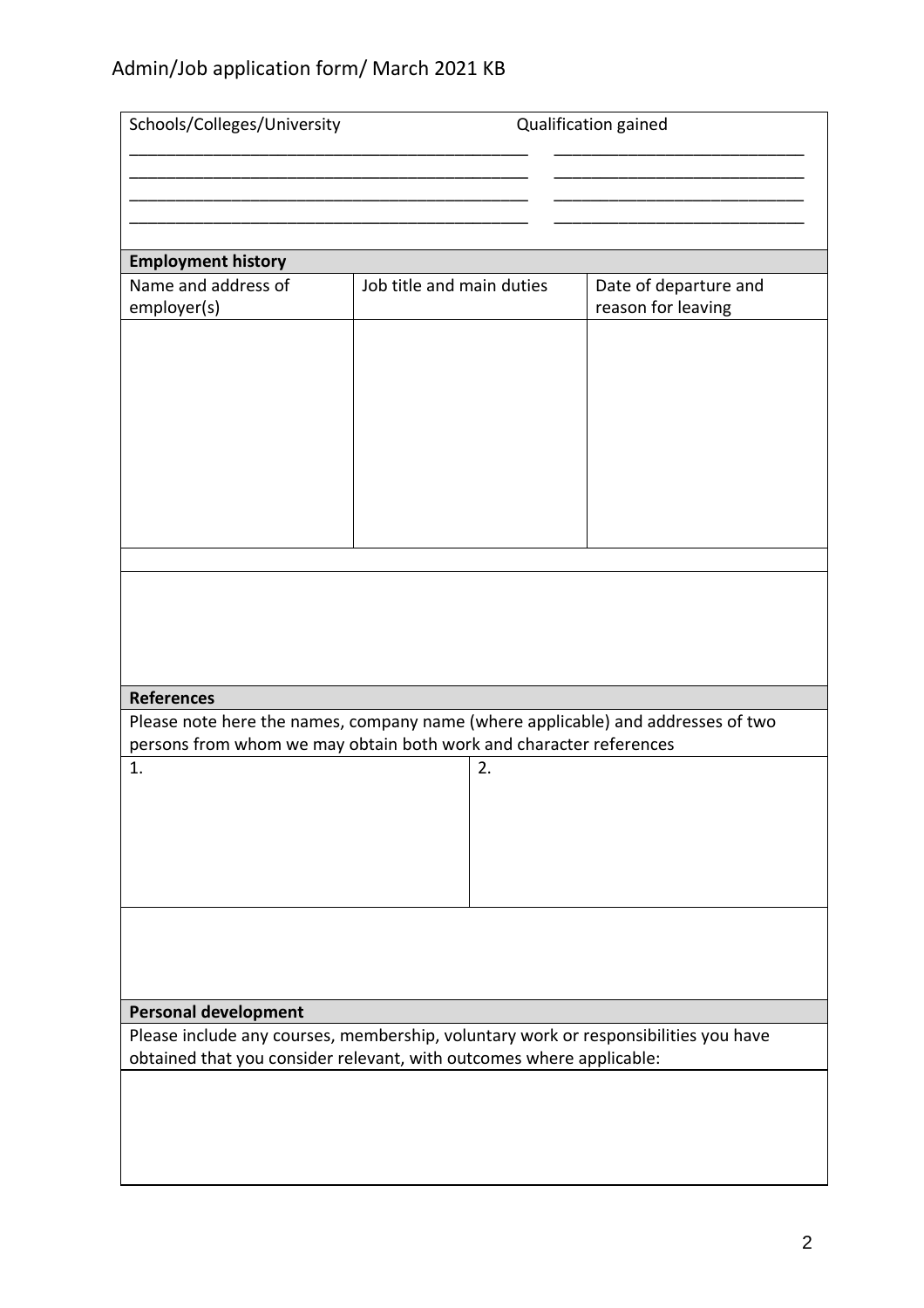#### **Criminal record**

The amendments to the Rehabilitation of Offenders Act 1974 (Exceptions) Order 1975 (2013 and 2020) provides that when applying for certain jobs and activities, certain convictions and cautions are considered 'protected'. This means that they do not need to be disclosed to employers, and if they are disclosed, employers cannot take them into account. Guidance about whether a conviction or caution should be disclosed can be found on the Ministry of Justice website. Please note any criminal convictions except those 'spent', or otherwise 'protected', under the Rehabilitation of Offenders Act 1974.

## **Data protection statement**

All of the information collected in this form is necessary and relevant to the performance of the job applied for. We will use the information provided by you on this form, by the referees you have noted, and the educational institutions with whom we may undertake to verify your qualifications with, for recruitment purposes only. The Company will treat all personal information with the utmost confidentiality and in line with current data protection legislation. We rely on the current UK employment laws to process the information provided by you in this form.

Should you be successful in your application, the information provided, and further information which will be gathered at the relevant time, will be subsequently used for the administration of your employment and in relation to any legal challenge which may be made regarding our recruitment practices.

For more information on how we use the information you have provided, please see our privacy notice for job applicants which.

## **Declaration**

I confirm that the above information is complete and correct and that any untrue or misleading information will give my employer the right to terminate any employment offered. I understand that any offer of employment is subject to the Company being satisfied with the results of series of relevant checks including references, eligibility to work in the UK, criminal convictions, probationary period and a medical report (in line with the operation of the Equality Act 2010).

#### **Signed:**

You may use a separate sheet to include more information on any of the above questions if necessary, marking clearly the page number.